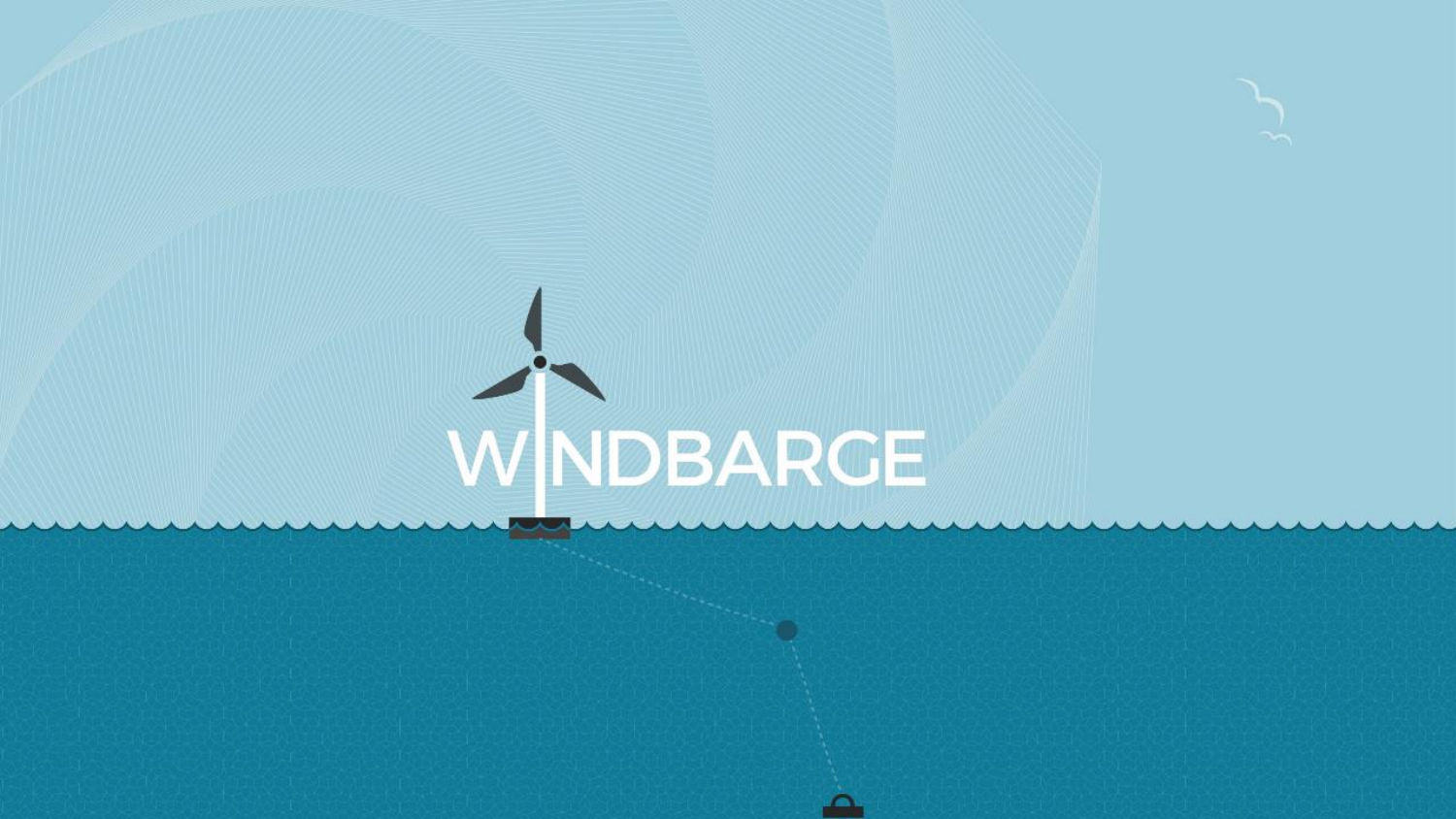### EERA DeepWind'18

### WindBarge - Floating wind<br>production at intermediate water depths



Reduce cost: Easy to build Easy to install Maintain and decommission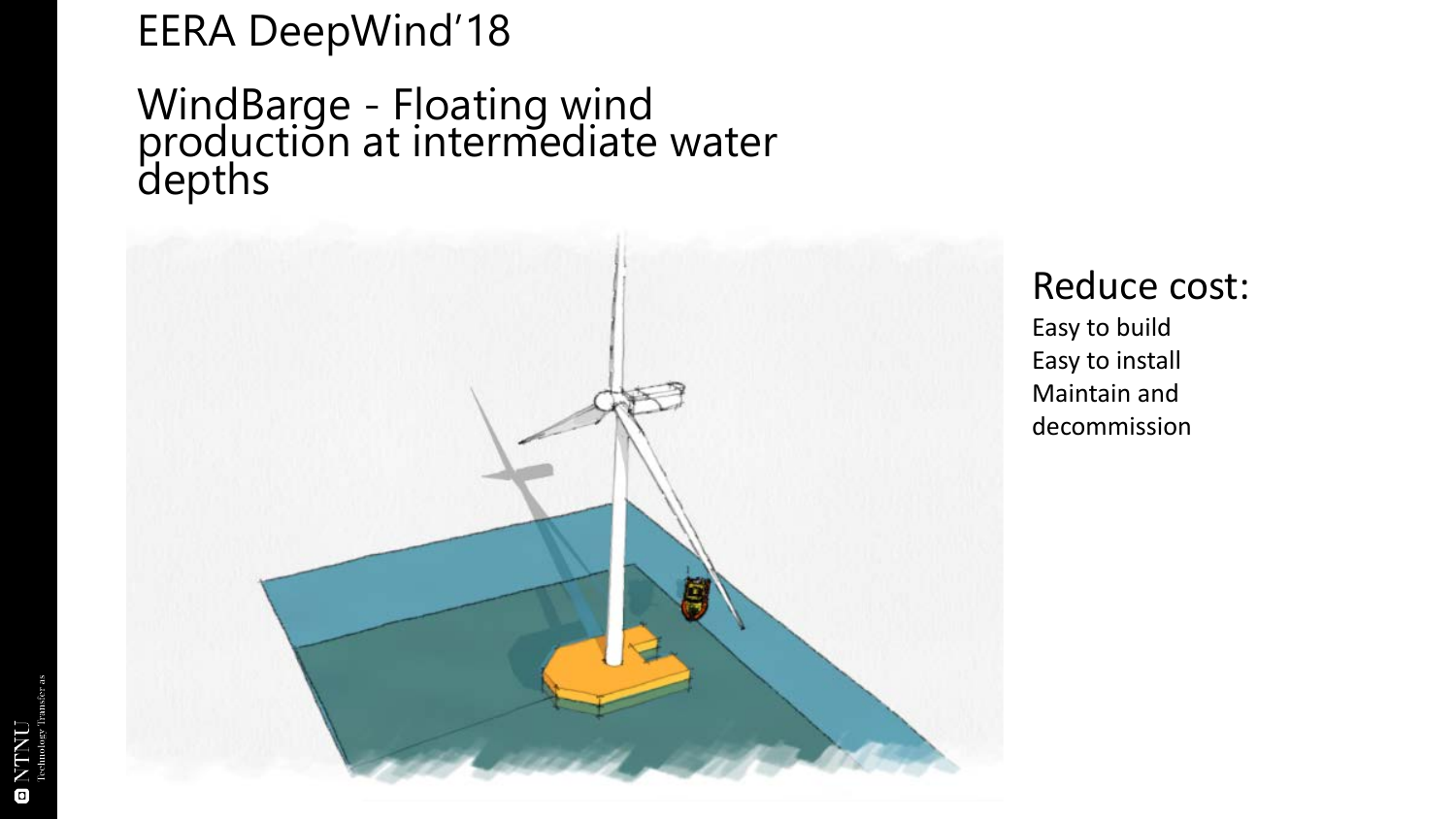### **TEAM**



#### Jørgen Ranum Krokstad





ONTNU

Det skapende universitet

#### Jan Tore Horn



0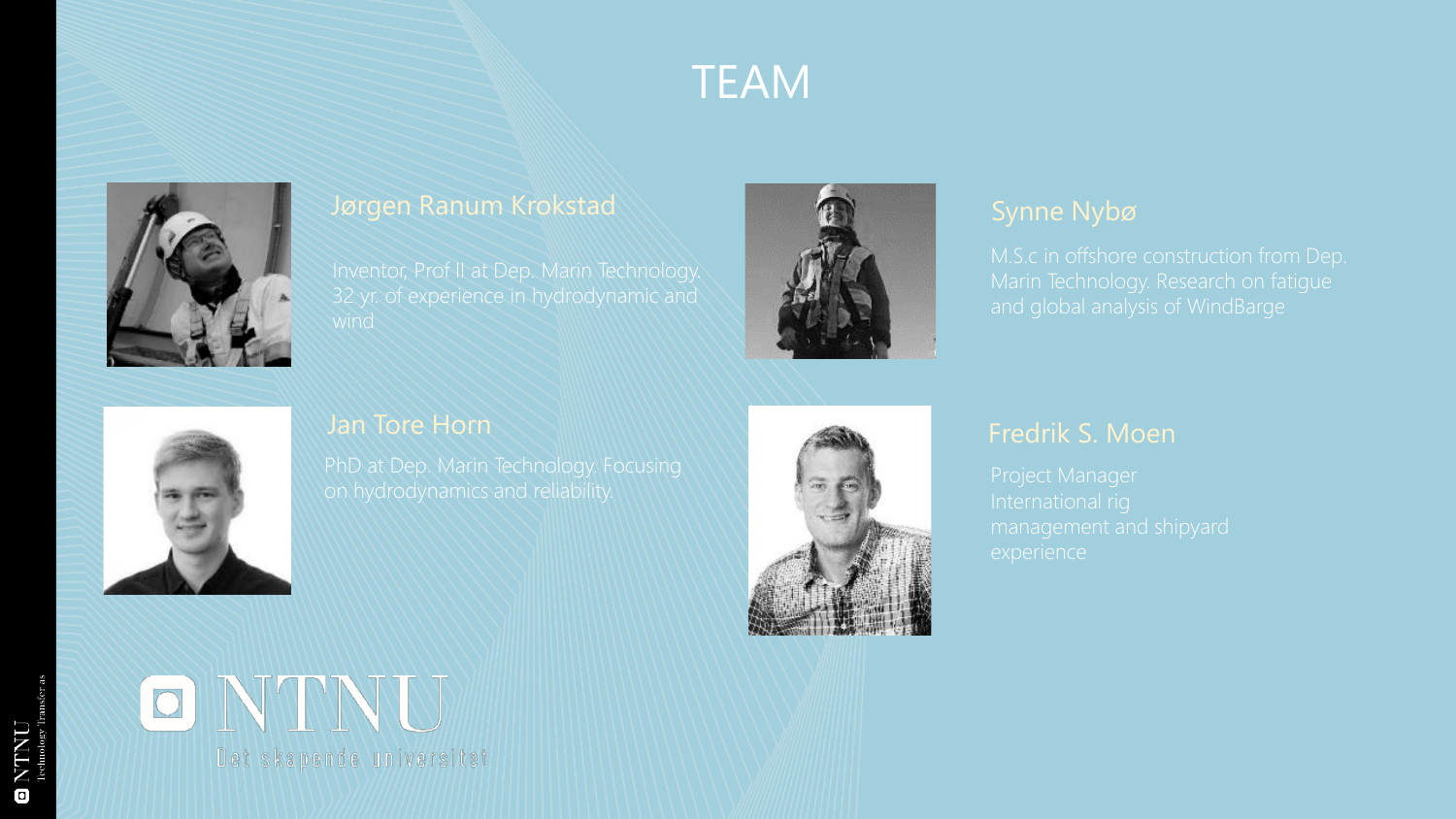# Single line mooring and weathervaning



No pretension No swivel Redundancy Position kept by using yaw controller Known principle Standard turbine

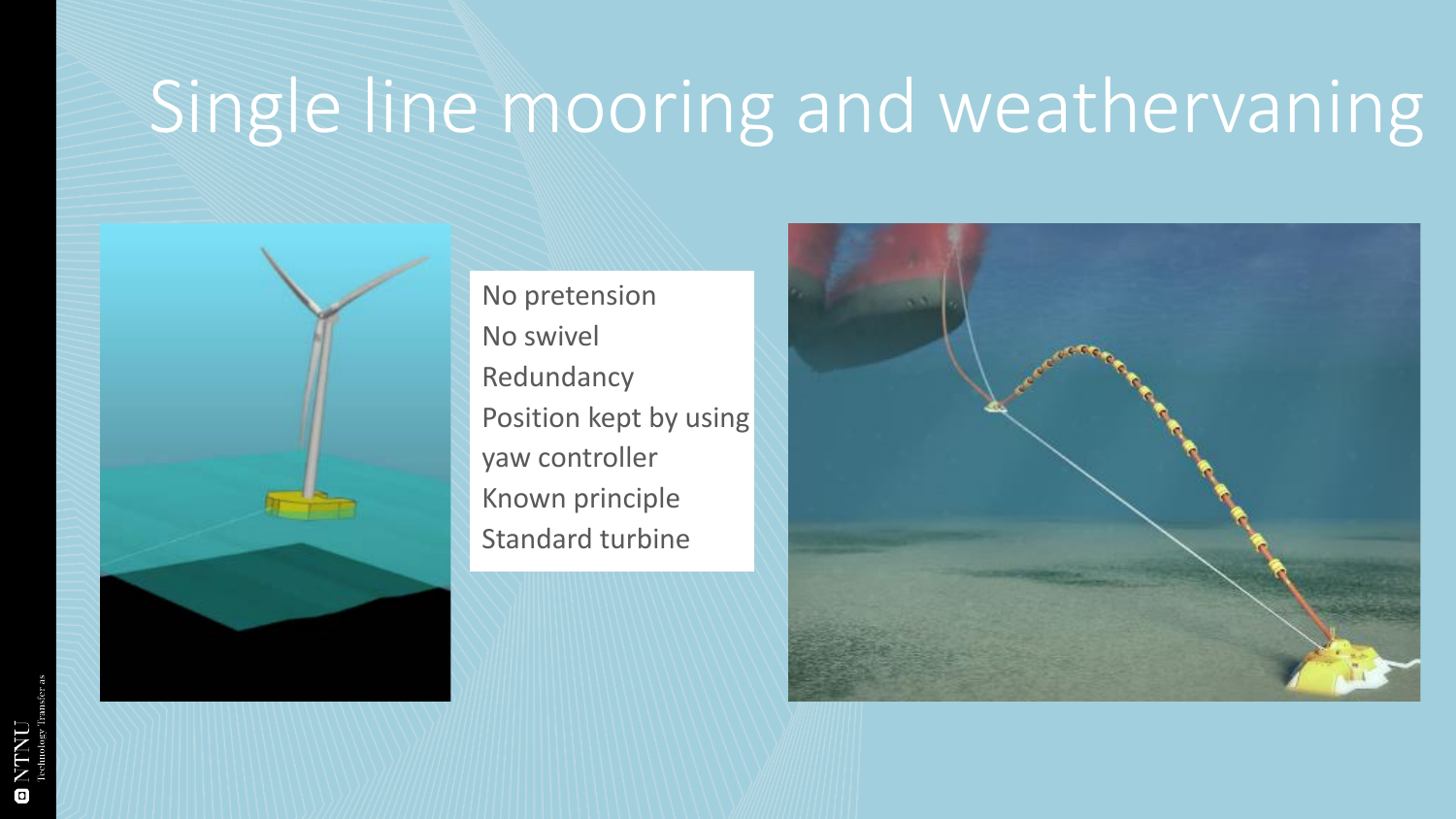# WindBarge

- Floating wind barge easy to install, maintain and decommission
- Water depths 40 100 meter
- Large marked within existing farms
- Possible to compete with fixed monopile foundations: more environmental friendly and lower cost
- Low draft built in standard harbors or docks
- Increased production 0,00



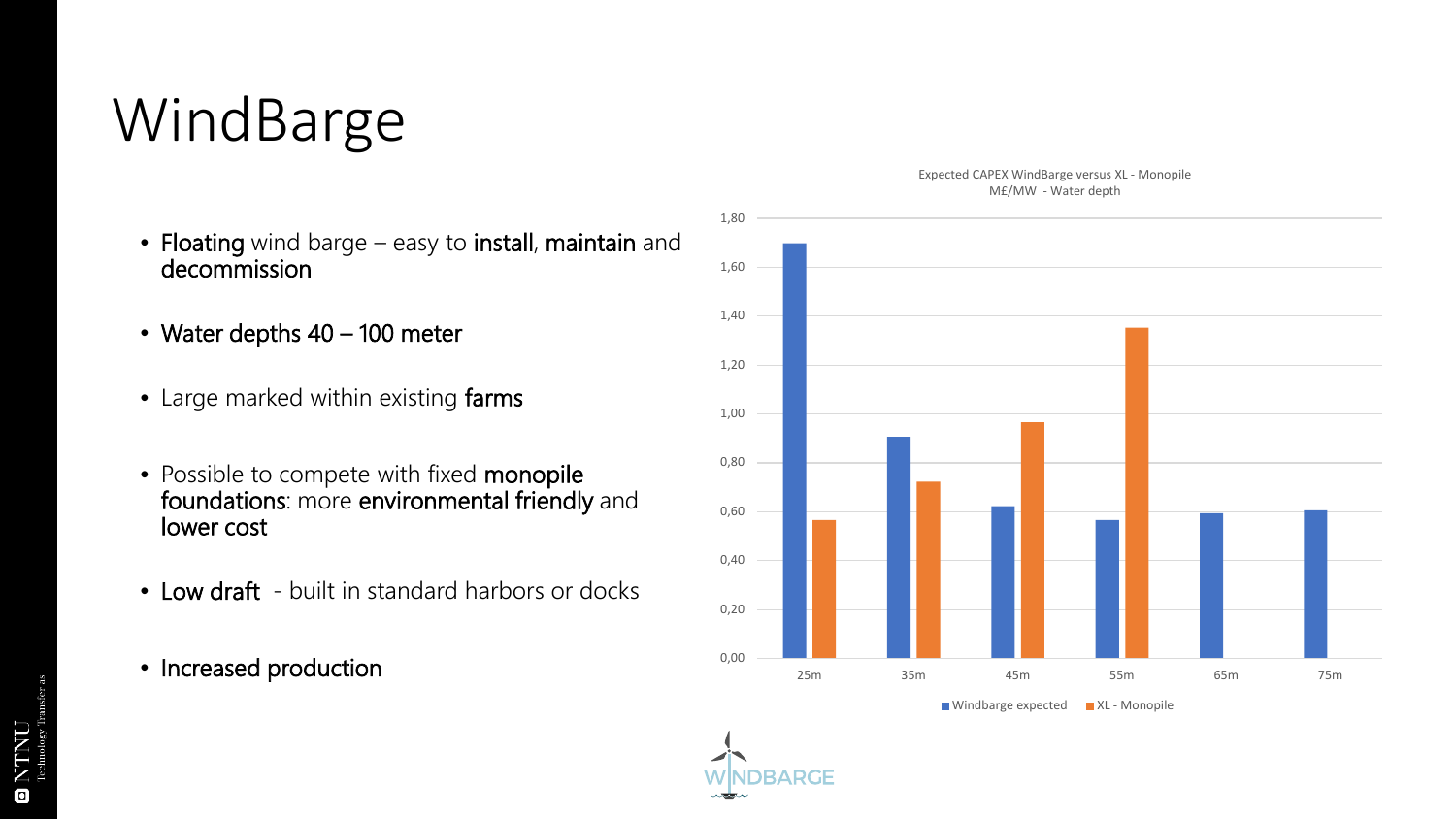Steel mass ratios compared with competitors

#### **Reference monopile**

- Turbine Vestas 164 8 MW
- **Mass/MW ratio monopile = 244**

#### **WindBarge 8 MW**

- Turbine Vestas 164 8 MW
- **Mass/MW ratio WindBarge = 238**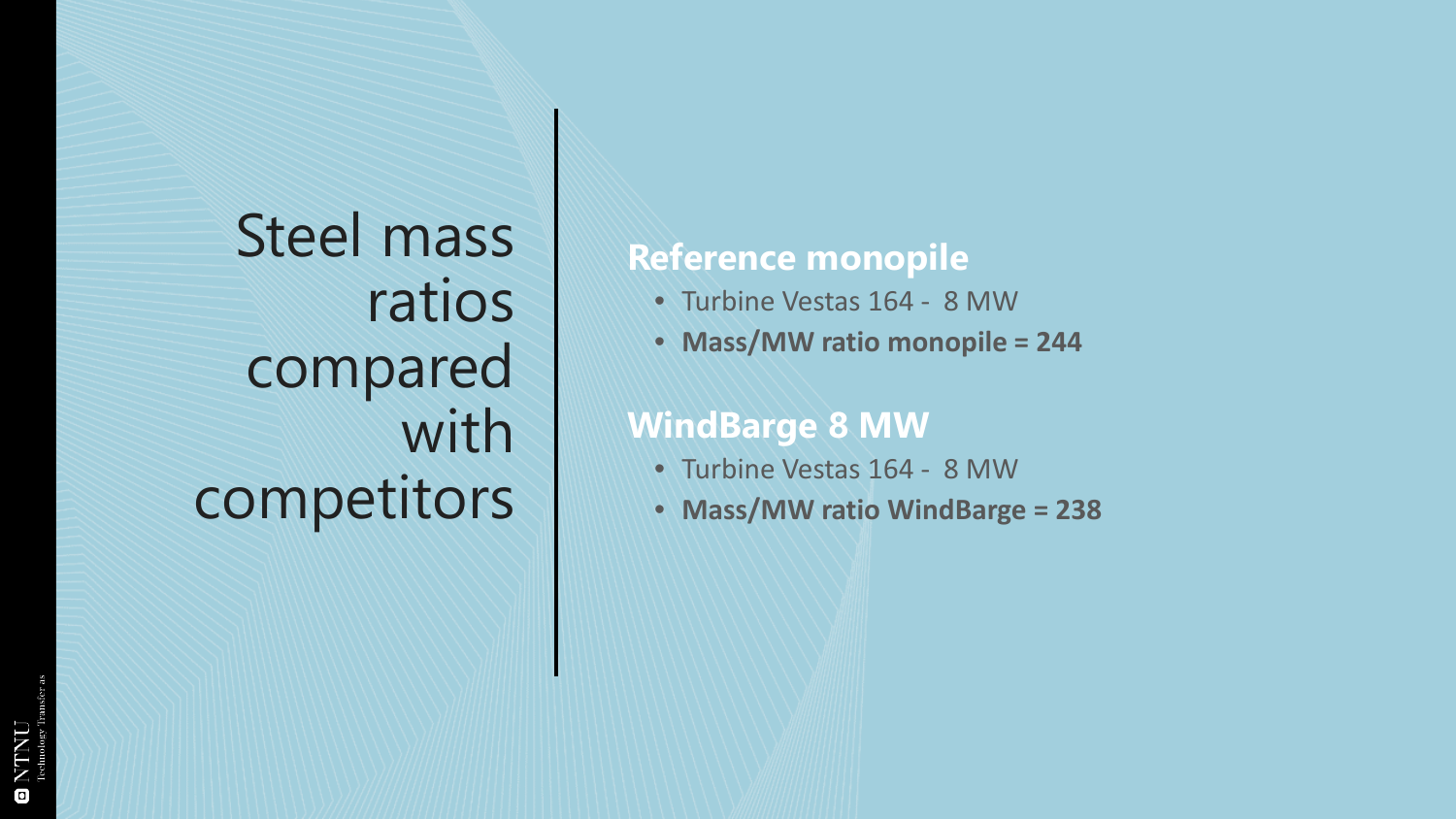## WindBarge – Sheltered access

- **Sheltered access** in the stern of the floater for maintenance vessels (example ESNA – daughter ship (SES))
- Increased weather window
- Target 2.5m Hs





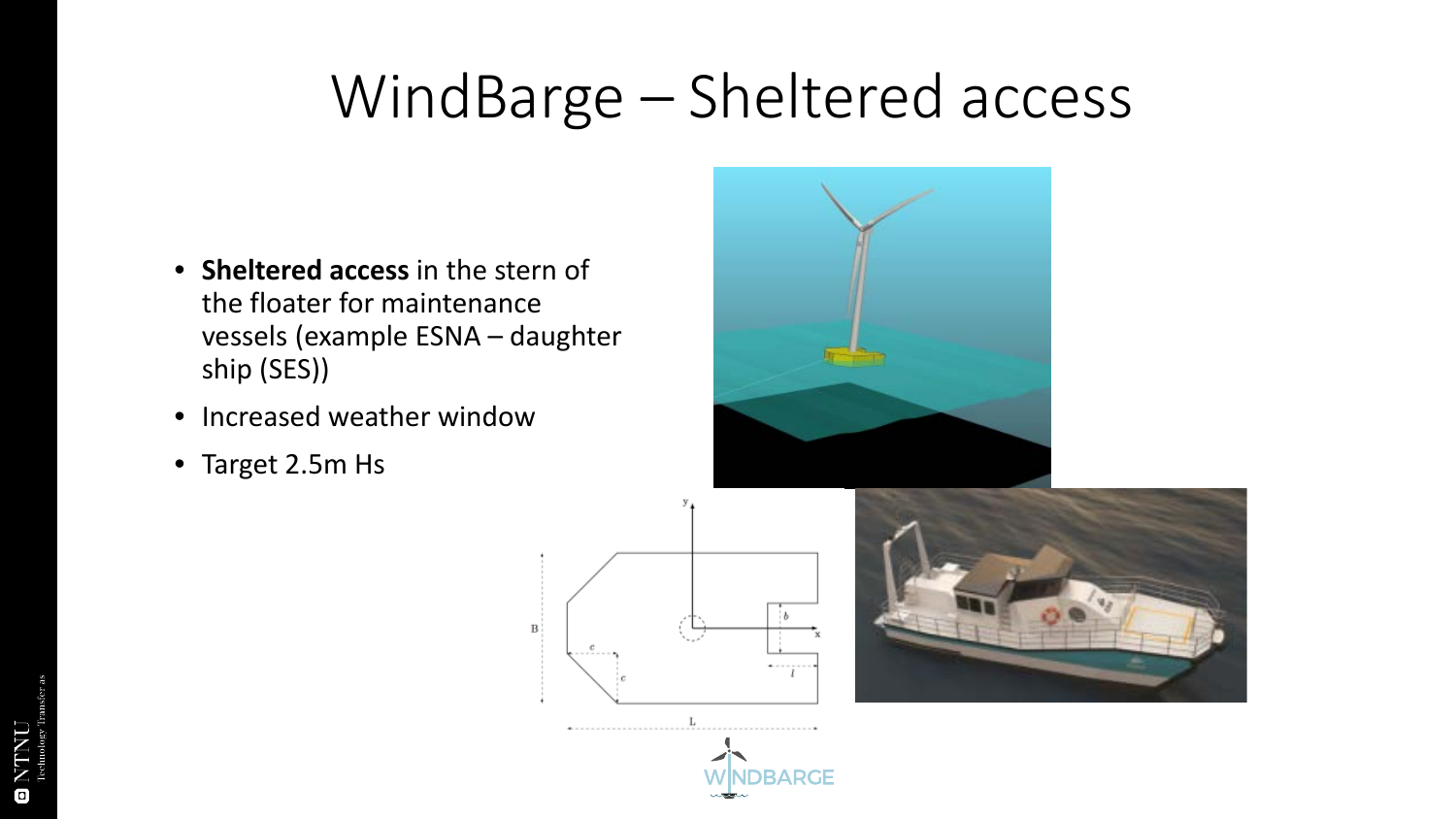### Suction anchor – not new to the wind industry

- High vertical load capacity
- Safety factor of 2 -> 6 MN vertical load
- Anchor mass in order of 100 tonn
- Towing installation method



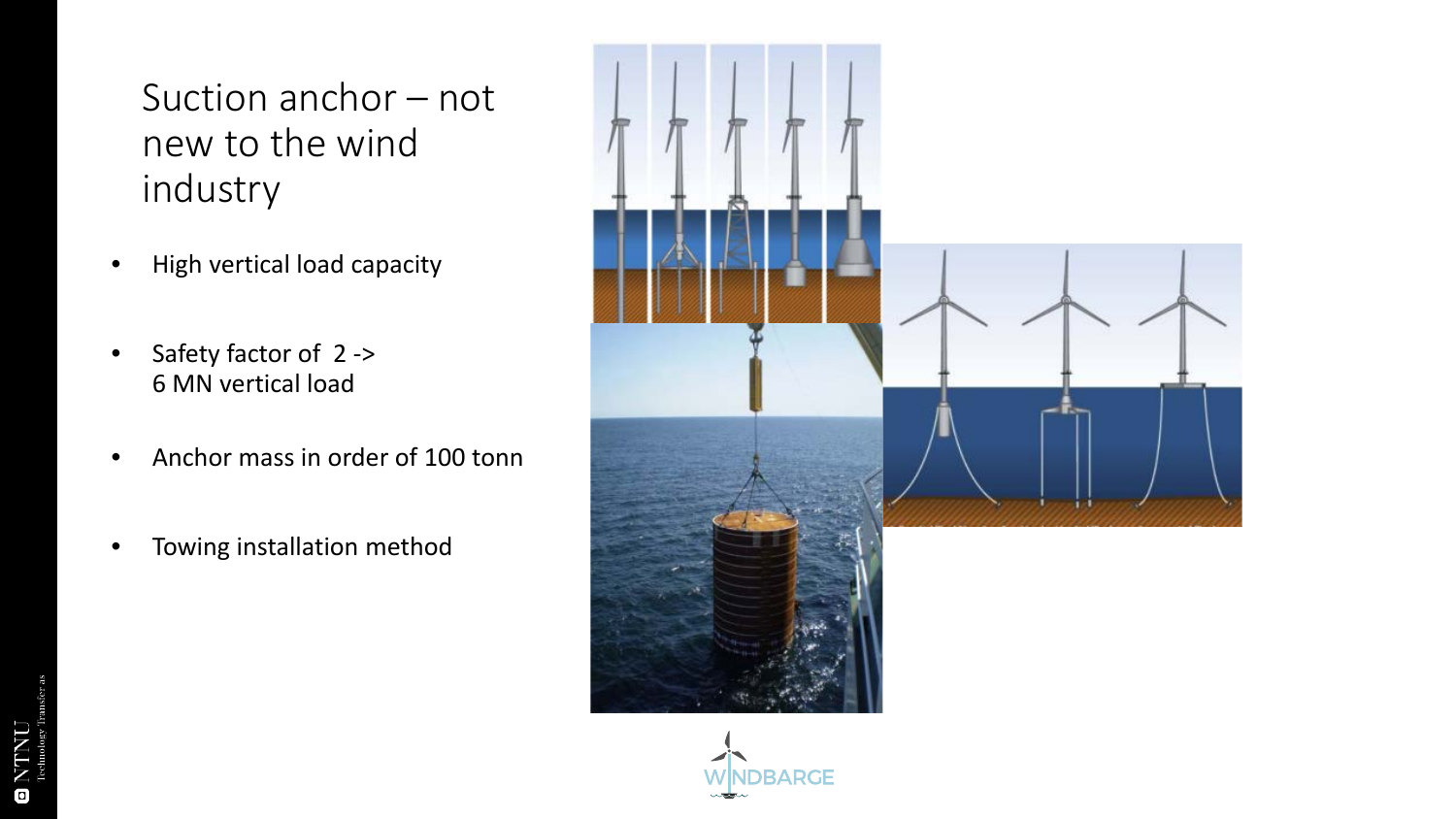### Main dimensions – 5 MW version (could be scaled to 8 MW – estimated 1700 ton steel)

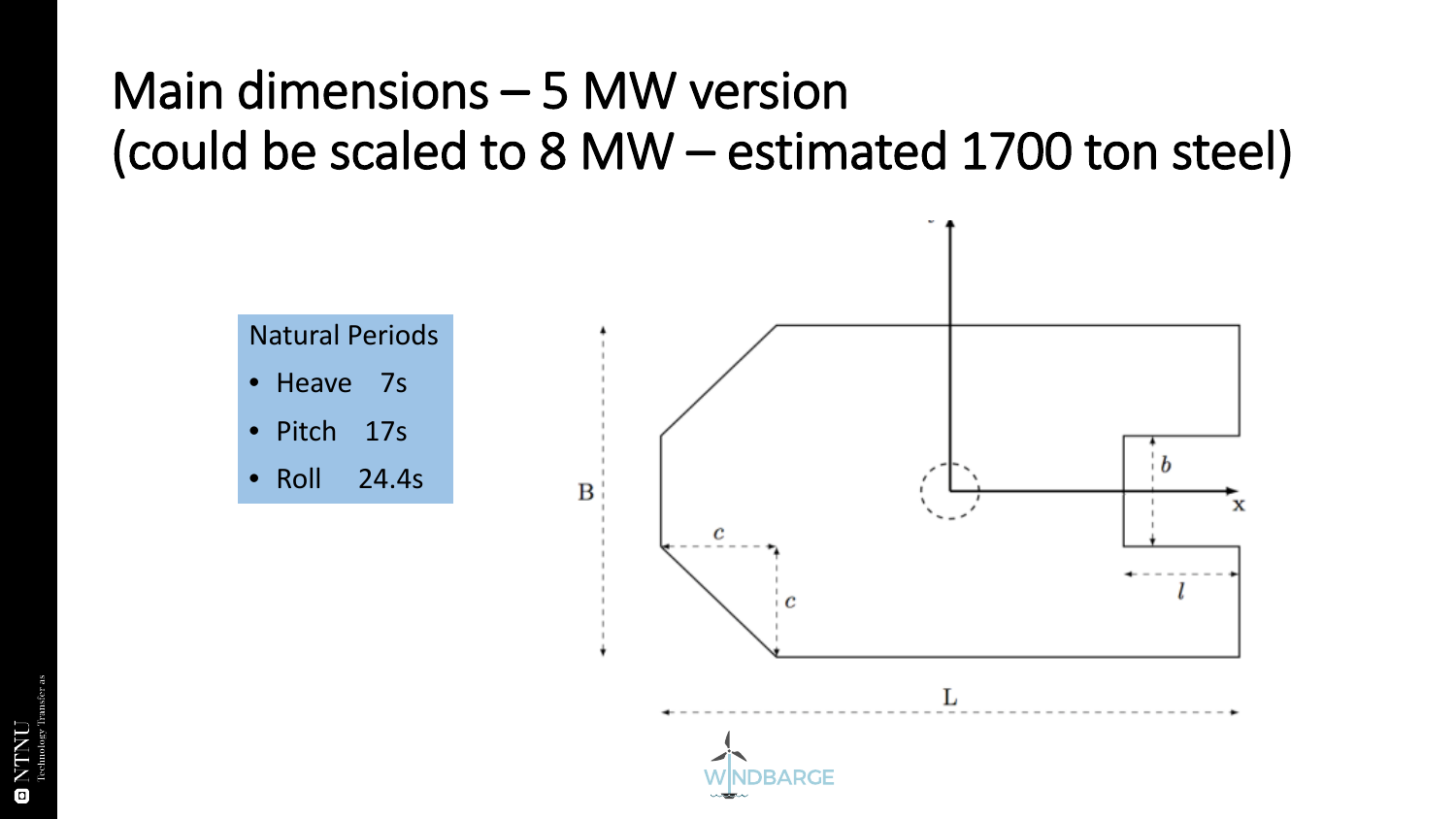#### **Single Mooring Line (SML – system)**





 $3.5$ 

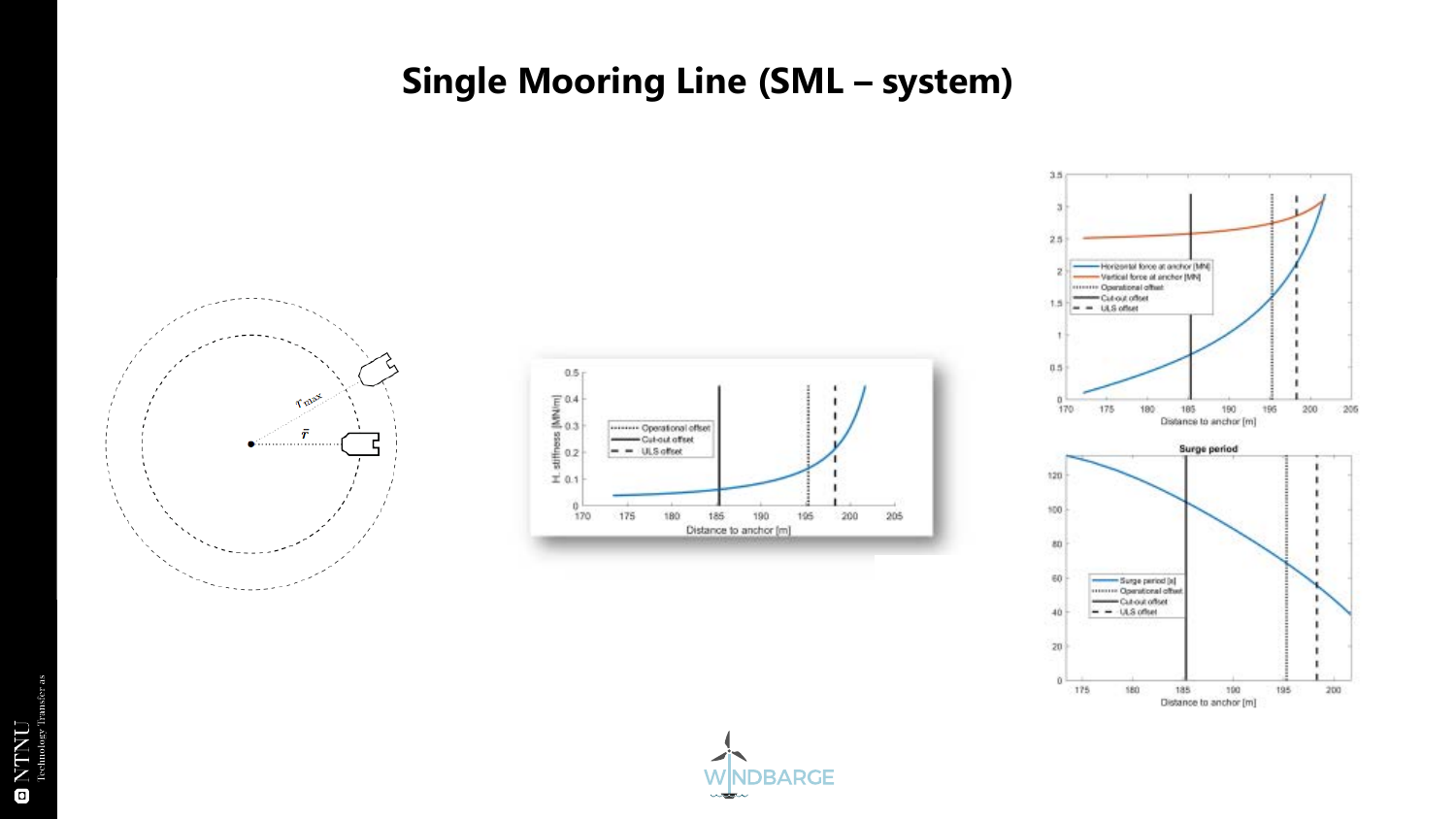| <b>Accept criteria</b> | <b>Comments</b>                                                                                   | <b>Status</b>  |
|------------------------|---------------------------------------------------------------------------------------------------|----------------|
| Intact stability       | DNV OS-J103. Different in roll/pitch due to weather vaning.                                       | OK             |
| Restoring moment       | Max mean pitch angle $<$ 5 deg                                                                    | OK             |
| Nacelle acceleration   | RMSE < $0.2g$ , MPMV < $0.6g$                                                                     | OK             |
| High pitch-period      | Maximized during optimization                                                                     | OK             |
| Yaw stability          | Avoid fishtailing and maintain heading passively/actively                                         | In progress    |
| Mooring system         | Single mooring line with buoys and electrical cable + suction<br>anchor for unobstructed rotation | Initial design |
| Turbine support        | 5-8MW                                                                                             | <b>OK</b>      |
| Maintenance access     | Sheltered docking < 2.5m Hs                                                                       | Not verified   |
| Structural capacity    | Wave- and wind bending moments within the capacity of a<br>simple barge design                    | In progress    |
| <b>ULS</b> simulations | Verify barge behavior in extreme conditions                                                       | In progress    |
| <b>FLS</b> simulations | Long-term FLS analyses with SCFs - find damage equivalent<br>loads                                | Not started    |

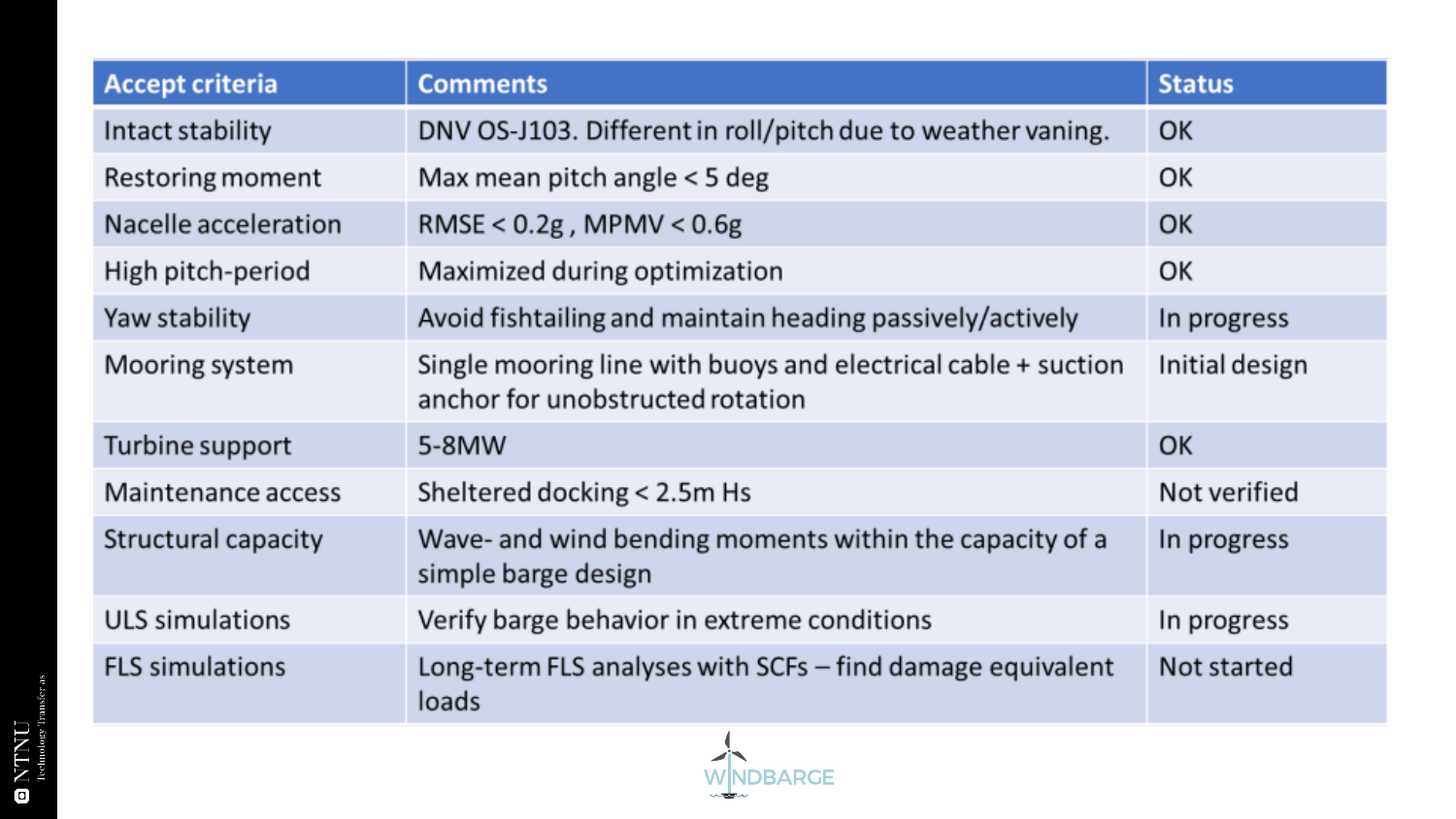

# Intact stability

- DNV requirements satisfied in pitch.
- In roll, it is assumed that 50% of the capacity is sufficient due to limited wind overturning moment.

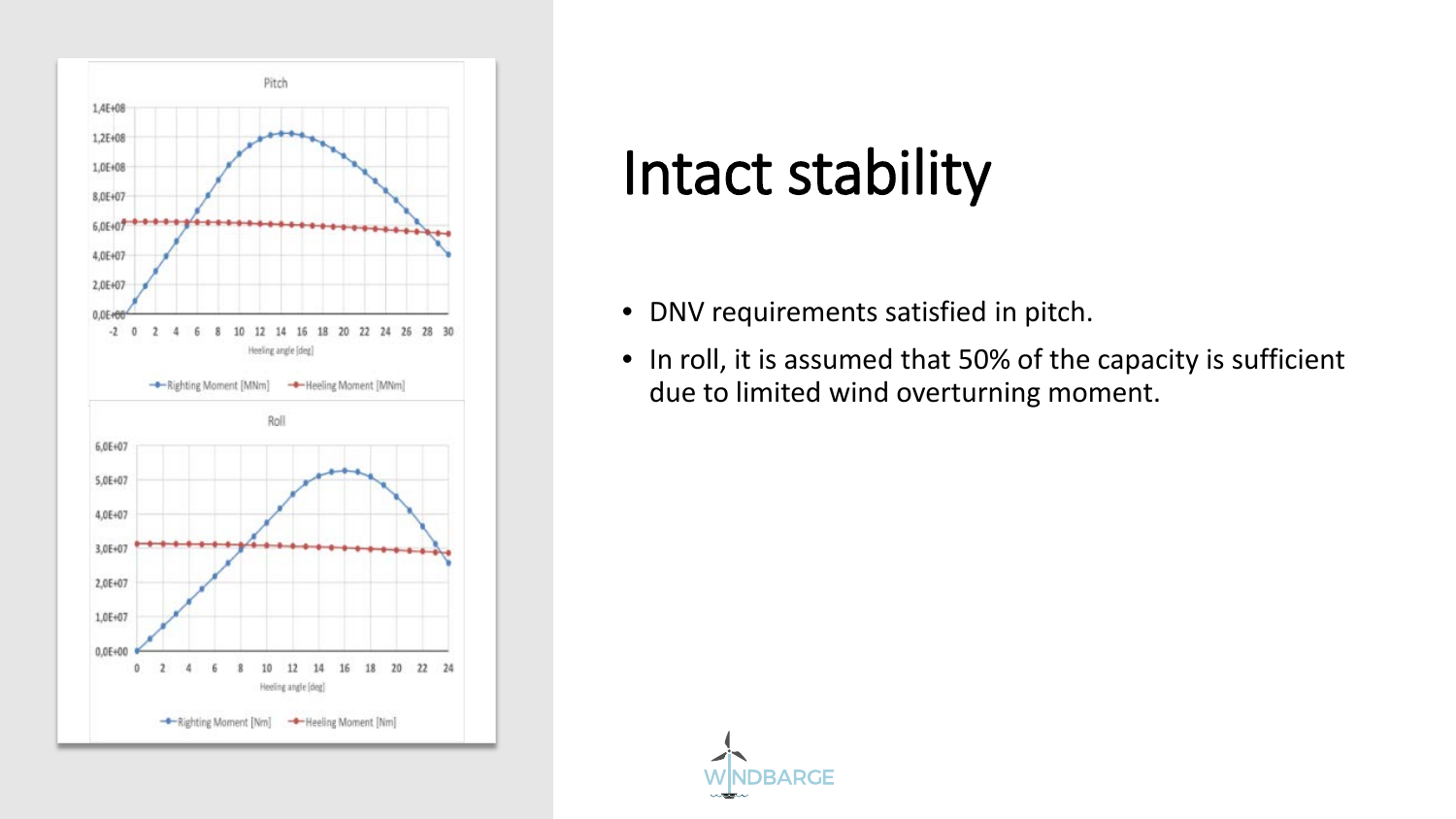# Planed Projects





### O NTNU

Institutt for marin teknikk



- Verification from simulations/model tests
- General design improvements
- Technology qualification
- LCOE documentation

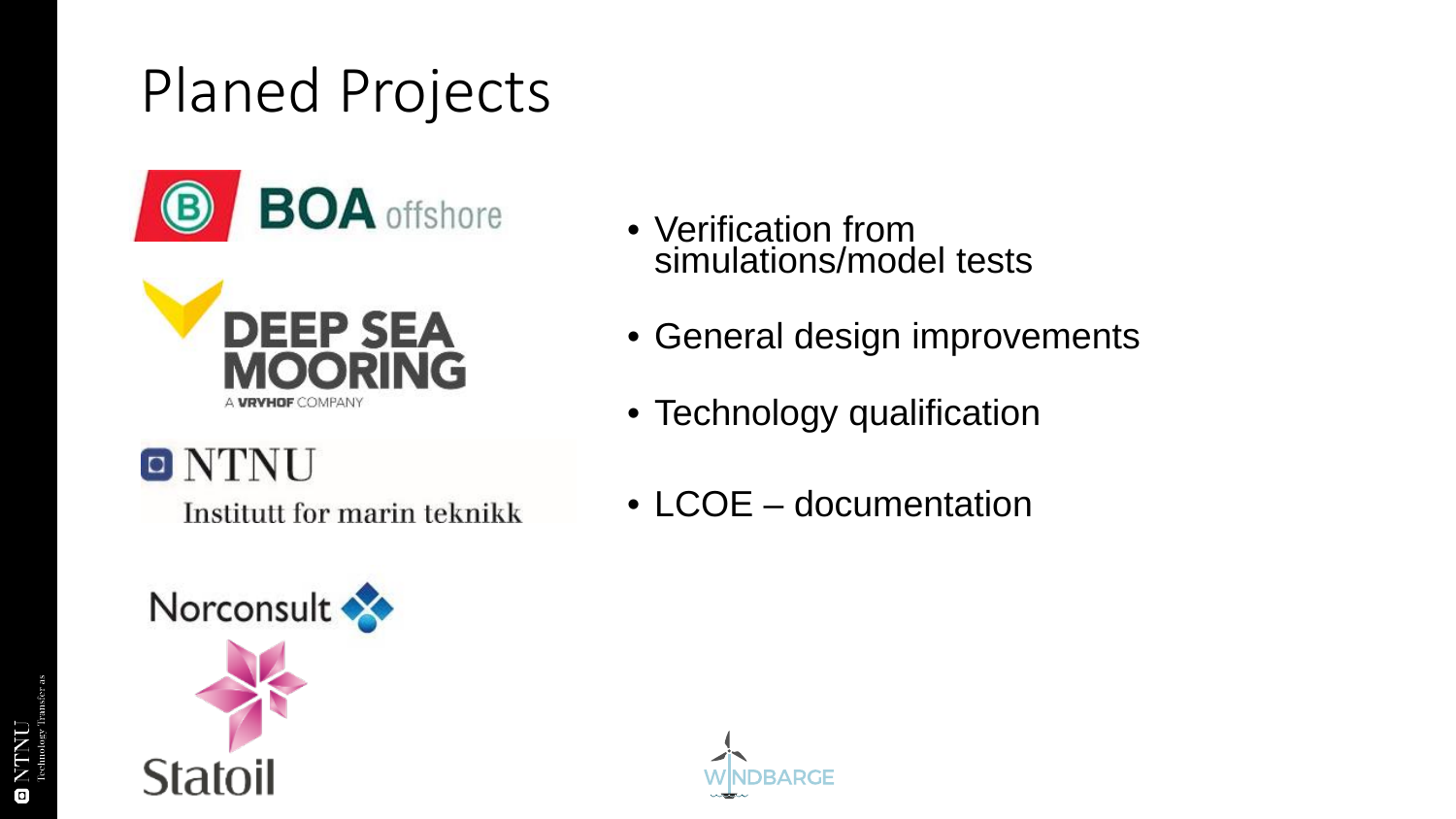### WindBarne Floating wind production at economical water Economical floating wind production at intermediate water depths WindBarge

Fredrik.s.moen@ntnu.no jorgen.r.krokstad@ntnu.no